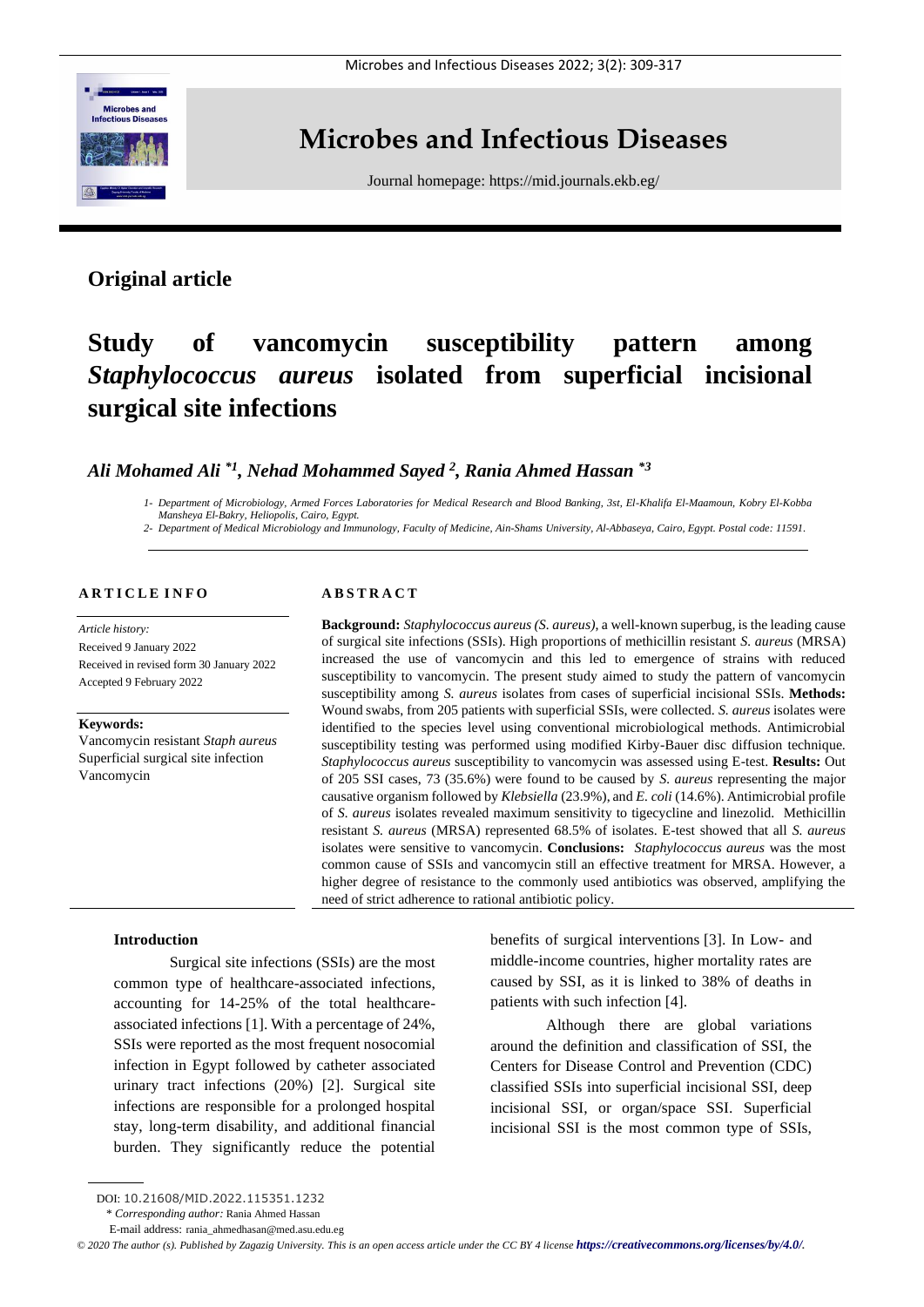occurring within 30 days after the operation. It only involves skin or subcutaneous tissue of the incision and presented by pain, tenderness, warmth, erythema, swelling and/or pus formation [5].

Surgical site infections may be caused by endogenous and/or exogenous microorganisms that enter the surgical wound either primarily at the time of operation or secondarily after that [6]. Most SSIs are caused by endogenous microorganisms that appear on the patient's skin when the surgical incision is made [7].

Being one of the most common colonizing bacteria [8] and a highly virulent pathogen *Staphylococcus aureus (S. aureus)* represents the most common cause of SSIs [9]. In general, patients who are carriers of *S. aureus* have 2-9 times higher risk to develop SSI [10].

The prevalence of SSI caused by *S. aureus* has been increasing over the past few decades, predominantly due to continuous raising in the drug-resistant isolates. According to the CDC, the proportion of SSIs caused by *S. aureus* increased from 16.6% to 30.9% from 1992 to 2002 and the number of methicillin-resistant *S. aureus* (MRSA) isolates also elevated from 9.2%–49.3% [11]. High proportions of *S. aureus* isolates became resistant to all β-lactam antimicrobial agents excluding newer cephalosporin [12].

The current treatment options for MRSA infections include vancomycin, linezolid, trimethoprim-sulfamethoxazole and doxycycline, but vancomycin was considered the antibiotic of choice from the late 1980s [12]. Frequent use of vancomycin as the drug of choice for treatment of multidrug-resistant MRSA infections has led to the development of isolates with reduced susceptibility to vancomycin as vancomycin-resistant *Staphylococcus aureus* (VRSA), vancomycinintermediate *S. aureus* (VISA) and heterogeneous VISA (hVISA) [13].

The global prevalence of VRSA, VISA and hVISA isolates is 1.5%, 1.7%, and 4.6%, respectively. In Egypt the overall prevalence of VRSA and VISA was estimated to be 5.5% and 0.5 respectively [13, 14]. Little data are available about the current epidemiology of VRSA. Hence, the objective of the study was to study the pattern of vancomycin susceptibility among *S. aureus* isolates from cases of superficial incisional SSIs.

#### **Materials**

The study protocol had been revised and approved by the Research Ethics Committee of the Faculty of Medicine, Ain-Shams University from the ethical point of view, according to guidelines of the International Council on Harmonization and the Islamic Organization of Medical Sciences, the United States Office for Human Research Protections and the United States Codes of Federal Regulations.

#### **Study population**

This study was conducted in the Department of Microbiology at Central labs of Military Forces, Egypt from July 2019 to December 2020. The study population included 205 patients with surgical site infections at different departments of Kobry Elkobba military hospitals. These patients were selected according to the definition of the **Centers for Disease Control and Prevention** [15]. An informed consent was obtained from all patients before inclusion in the study.

#### **Inclusion criteria**

A patient who has at least one of these criteria was considered a case of SSI: A superficial surgical wound with purulent discharge, organism isolated from aseptically obtained culture of wound exudates, or at least one of the signs or symptoms of infection like pain or tenderness, localized swelling, redness, or heat.

#### **Exclusion criteria**

Wounds that characterized by cellulitis only without any discharge, a stitch abscess alone, or a localized stab or pin site infection were excluded.

#### **Specimen collection**

Two wound swabs were collected from each patient using Levine method with aseptic precautions according to **Swanson et al.** [16]. Each swab was then placed into a sterile transport medium **(APTACA Spa, Italy)**, labeled with patient name and date, and then sent to the lab for processing within 4 hours at room temperature according to **Robinson et al.** [17].

#### **Methods**

#### **Sample processing**

Direct Gram-stained film, culture, and identification of isolates were performed according to **Public Health England** [18].

**Identification of** *S. aureus* **isolates** to the species level was done according to **Becker et al.** [19]. Colonies of *S. aureus* were identified by Gram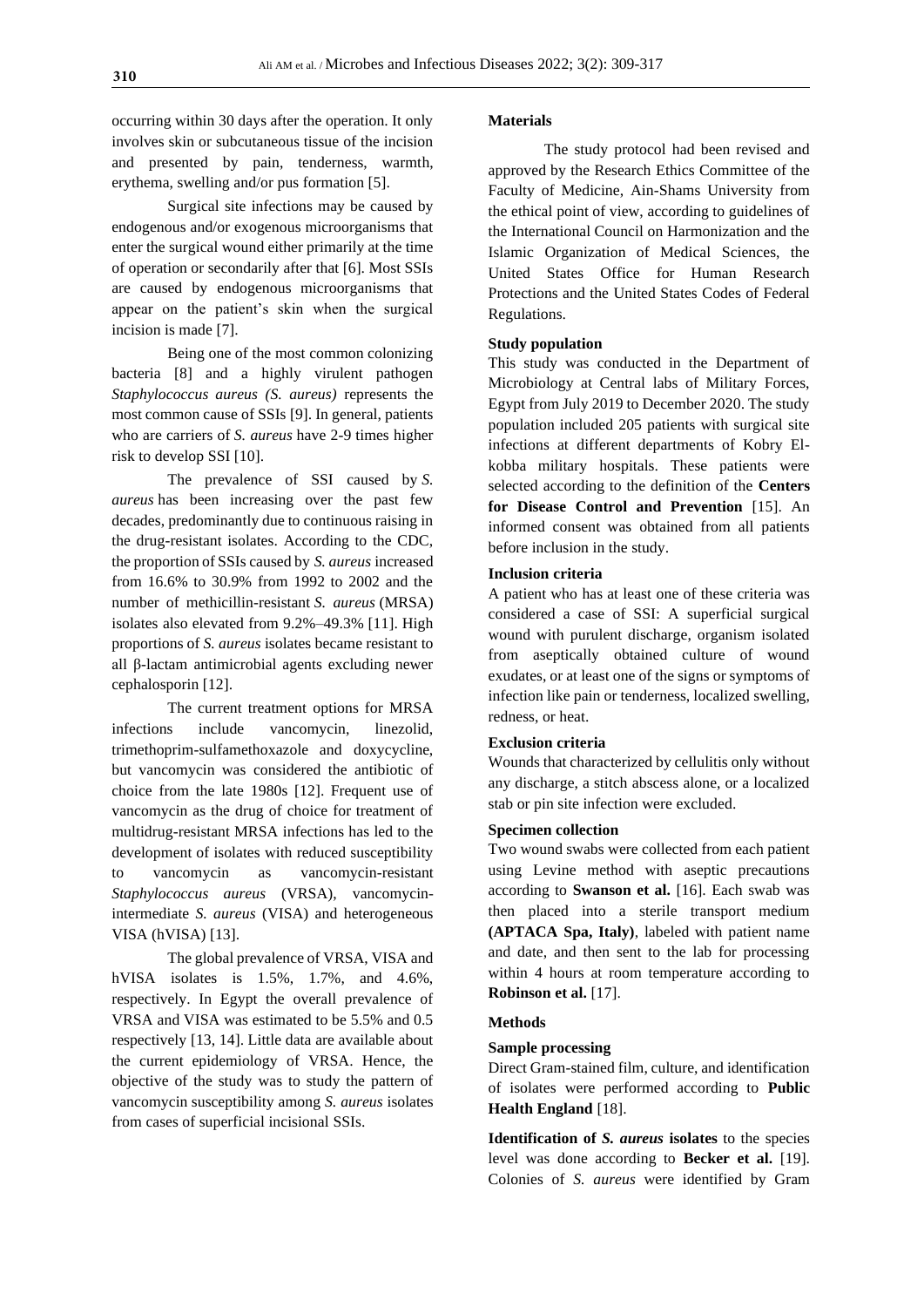staining, catalase and coagulase E-tests, and subculture on mannitol salt agar.

#### **Antimicrobial susceptibility testing**

All *S. aureus* isolates were subjected to antibiotic susceptibility testing on Muller-Hinton agar plates according to the Kirby-Bauer disk diffusion susceptibility test protocol [20**]**.The antimicrobial containing discs, supplied by Oxoid, UK, included amikacin (AK 30µg), cefoxitin (FOX 30µg), oxacillin (OX 1µg), tetracycline (TE 30µg), erythromycin (E 15µg), gentamycin (CN 10µg), penicillin (P 10µg), ciprofloxacin (CIP 5µg), clindamycin (CD 2µg), chloramphenicol (C 30µg), Trimethoprim-sulfamethoxazole (TS 25µg), nitrofurantoin (NI 300µg), linezolid (LZD 30), and tigecycline (TEC 15). Methicillin resistance isolates (MRSA) were detected using cefoxitin (30 μg) and oxacillin (1µg) discs. Interpretation of the results was done according to the **Clinical and Laboratory Standards Institute (CLSI)** [21].

#### **Vancomycin suseptibility testing**

Epsilometer Test (E-test) was performed to determine the Minimal Inhibitory Concentration (MIC) for detecting vancomycin resistance. E-test was done and interpreted according to **CLSI** [21], using vancomycin E-Test Strips with a range of 0.016-256 µg/mL **(liofilchem®, Italy)**. Interpretation of the E-test results was done according to the **CLSI** [21].

#### **Statistical analysis**

Complete data were entered to a PC using Statistical package for Social Science (SPSS 25). Descriptive statistics were used to present the antimicrobial susceptibility patterns. Frequencies and percentages were used to summarize descriptive statistics.

#### **Results**

Of 205 patients with SSI enrolled in this study, the majority 170 (82.9%) were males, with a male to female ratio of 4.8:1. The ages of participants ranged from 10 to76 years with a mean age of 38.6 years. 49.7%of study participants were in the age group of 17-39 years and only 17.6% of the patients were above 60 years. 32 (15.6%) of cases were from cases of external fracture fixation. While colectomies and other orthopedic surgeries represent 11.2% and 9.8% of cases respectively **(Table 1)**.

Among 205 patients, *S. aureus* was isolated from 73(35.6%)of surgical wound sites becoming the most commonly isolated organism followed by *Klebsiella* 49 (23.9%) isolate. Other predominant organisms which were isolated were *Escherichia coli* 30 (14.6%) and *Pseudomonas aeruginosa* 25 (12.2%). Methicillin resistance was detected in 50/73 (68.5%) of *S. aureus* isolates **(Table 2)**.

The antimicrobial profile of the *S. aureus* isolates is shown in **table (3)**. Antimicrobial susceptibility testing of *S. aureus* isolates revealed that all were resistant to penicillin (100%). A high degree of resistance to ciprofloxacin (64.4%), erythromycin (63%), and clindamycin (43.8%) was detected. The overall resistance among MRSA strains was higher than that among MSSA strains. All *S. aureus* isolates were susceptible to tigecycline and linezolid **(Table 3)**.

The MIC of vancomycin for all isolates was tested by E- test strip **(Figure1)**.**Table 4** summarizes the results of E-test, the MIC ranged from 0.38 to 1 μg/ml for all 73 *S. aureus* isolates which were susceptible to vancomycin including those three isolates that showed resistance using the disc diffusion method.

| Demographic data | <b>Patients</b>                    | Number $(\% )$ |
|------------------|------------------------------------|----------------|
|                  |                                    | $Total = 205$  |
|                  | $10-16$                            | 20 (9.7%)      |
|                  | 17-39                              | 102 (49.7%)    |
| Age (years)      | $40-59$                            | 47 (22.9%)     |
|                  | $\geq 60$                          | 36 (17.6%)     |
| <b>Gender</b>    | Male                               | 170 (82.9%)    |
|                  | Female                             | 35 (17.1%)     |
|                  | External fracture fixation         | 32 (15.6%)     |
| <b>Surgical</b>  | Colectomy                          | 23 (11.2%)     |
| procedure        | Orthopedic surgery with prosthesis | 20 (9.8%)      |
|                  | Other procedures                   | 130 (63.4%)    |

Table 1. Demographic data of the studied patients.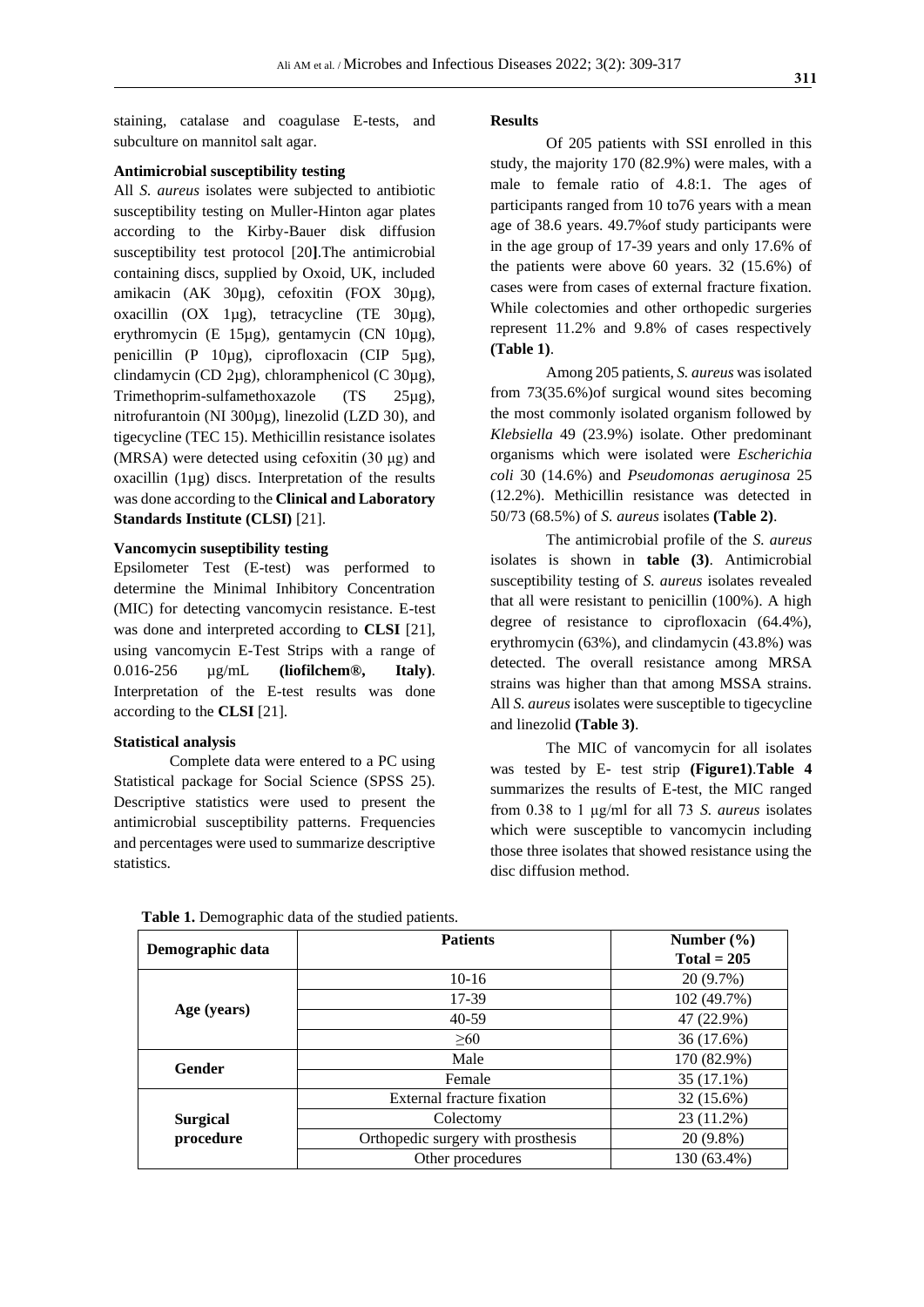| Organism                         | Number of isolates $(\% )$ |  |  |
|----------------------------------|----------------------------|--|--|
| Staphylococcus aureus            | 73 (35.6%)                 |  |  |
| <b>MRSA</b>                      | 50 (68.5%)                 |  |  |
| <b>MSSA</b>                      | 23 (31.5%)                 |  |  |
| Klebsiella species               | 49 (23.9%)                 |  |  |
| Escherichia coli                 | 30 (14.6%)                 |  |  |
| Pseudomonas aeruginosa           | 25 (12.2%)                 |  |  |
| <b>Acinetobacter species</b>     | $9(4.4\%)$                 |  |  |
| Coagulase negative staphylococci | 8 (3.9%)                   |  |  |
| <b>Proteus species</b>           | 8(3.9%)                    |  |  |
| <b>Enterococci</b>               | 3(1.5%)                    |  |  |
| <b>Total</b>                     | 205 (100%)                 |  |  |

 **Table 2.** Characterization of bacterial isolates obtained from patients with surgical site infections.

| Table 3. Antimicrobial susceptibility pattern of <i>Staphylococcus aureus</i> isolates: (%) of resistant isolates by |  |  |
|----------------------------------------------------------------------------------------------------------------------|--|--|
| disc diffusion method.                                                                                               |  |  |

| <b>Antimicrobial</b>              | $S.$ aureus $(n=73)$ | $MSSA(n=23)$ | $MRSA(n=50)$ |
|-----------------------------------|----------------------|--------------|--------------|
| Amikacin                          | 13.69%               | 8.7%         | 16%          |
| <b>Tetracycline</b>               | 23.3%                | 8.7%         | 30%          |
| Ciprofloxacin                     | 64.4%                | 39.1%        | 76%          |
| Erythromycin                      | 63%                  | 47.8%        | 70%          |
| Clindamycin                       | 43.8%                | 30.4%        | 50%          |
| Gentamycin                        | 35.61%               | 8.7%         | 48%          |
| Trimethoprim/<br>sulfamethoxazole | 19.2%                | 8.7%         | 24%          |
| Chloramphenicol                   | 11%                  | 8.7%         | 12%          |
| <b>Nitrofurantoin</b>             | 6.8%                 | 4.3%         | 8%           |
| <b>Penicillin</b>                 | 100%                 | 100%         | 100%         |
| <b>Cefoxitin</b>                  | 68.5%                | $0\%$        | 100%         |
| <b>Oxacillin</b>                  | 68.5%                | $0\%$        | 100%         |
| <b>Tigecycline</b>                | 0%                   | 0%           | 0%           |
| <b>Linezolid</b>                  | 0%                   | 0%           | 0%           |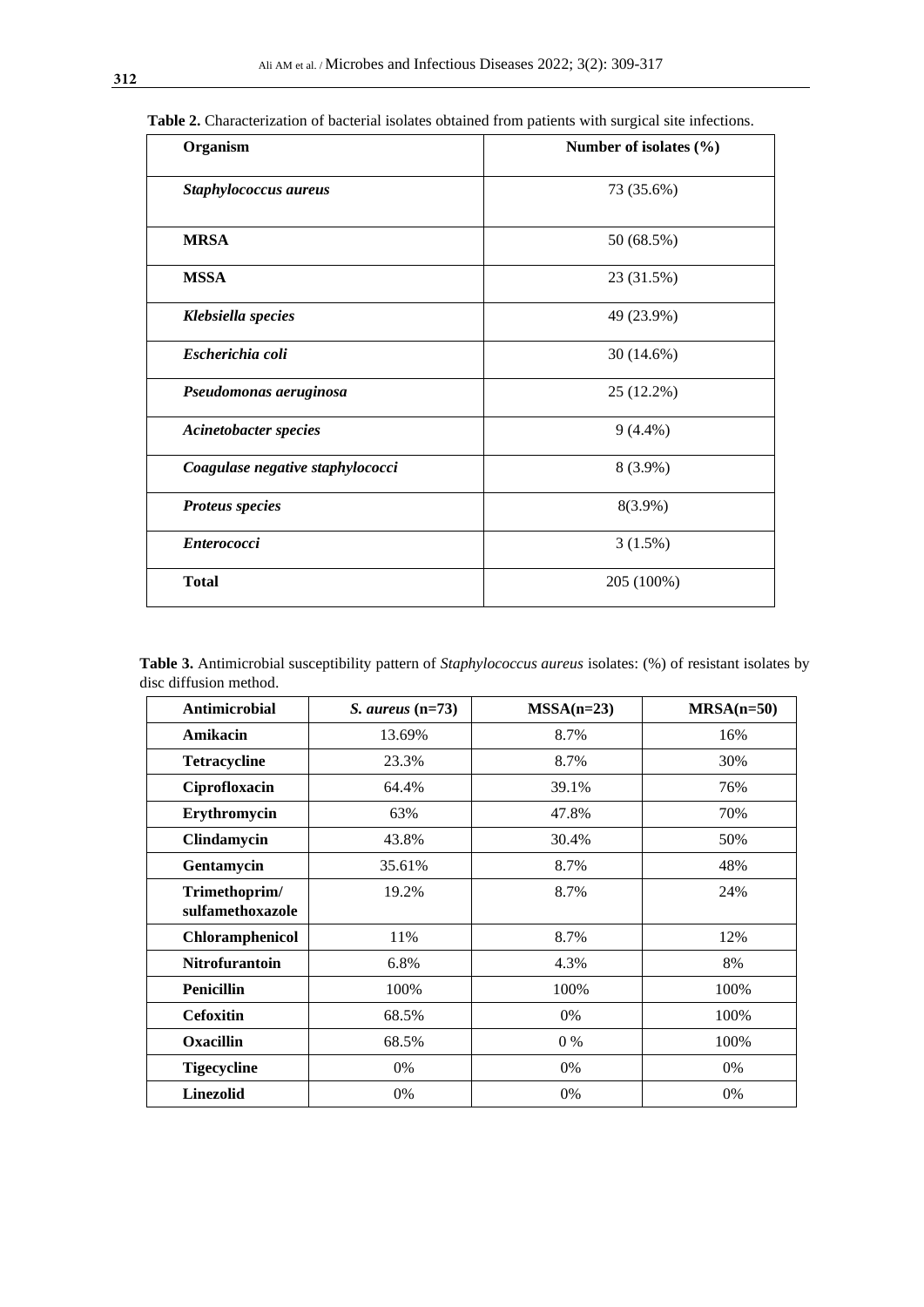| MIC (µg/ml)             | $MSSA$ (n=23) | $MRSA(n=50)$ |
|-------------------------|---------------|--------------|
| $\leq 0.25$             |               |              |
| 0.38                    | $1(4.3\%)$    | 4(8%)        |
| 0.5                     | $16(69.6\%)$  | 12(24%)      |
| 0.75                    | $4(17.4\%)$   | 6(12%)       |
| $\mathbf{1}$            | 2(8.7%)       | 27(54%)      |
| 1.5                     |               |              |
| $\boldsymbol{2}$        |               |              |
| $\overline{\mathbf{4}}$ |               |              |
| $\geq 8$                |               |              |
| $MIC50*$                | 0.5           | 1            |
| <b>MIC90*</b>           | 0.75          | 1            |
| $S\%$                   | 100           | 100          |

 **Table 4.** Vancomycin MIC of *S. aureus* isolates by E-test.

**\*MIC50: the minimum concentration at which 50% of the isolates were inhibited. \*MIC90: the minimum concentration at which 90% of the isolates were inhibited.**

**MRSA, methicillin resistant** *S aureus.*

**MSSA, methicillin sensitive** *S aureus.*

 **Figure 1.** Testing of vancomycin susceptibility by E-test (MIC=1μg/ml). VA 25月2396时相3224161286

#### **Discussion**

Although SSI is one of the preventable causes of nosocomial infections, it is an important cause of health care associated infections (HAIs) worldwide [10]. Despite the advances in surgical techniques and a better understanding of the pathogenesis of wound infection, management of SSIs remain a significant concern for surgeons and physicians in a healthcare facility [22].

Surgical site infections have [serious](https://www.wordhippo.com/what-is/another-word-for/disastrous.html) implications for the surgeon, patient, and institution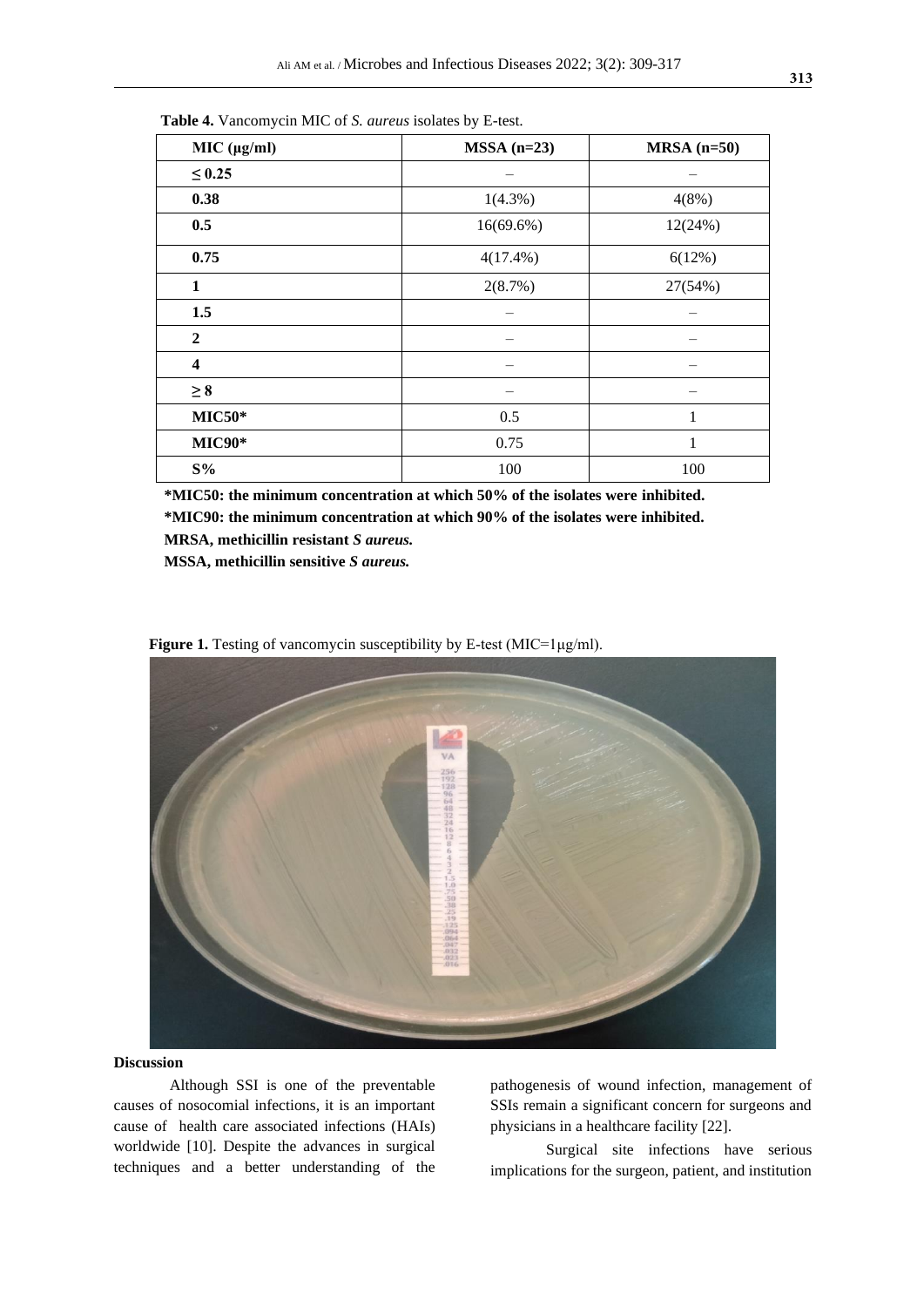increasing the treatment period, causing an economic burden, and doubling the risk of patient mortality [3]. *Staphylococcus aureus* which constitutes the most common cause of SSI is characterized by a rapidly spreading resistance to the available array of antimicrobials and this potentiates the existing problem [23].

In the present study, 17.6% (36) of studied patients aged more than 60 years which was in agreement with **Misha et al. [**24] who reported that 20.8% of the studied patients were above 60 years. Most of other studies reported SSI more in older patients. **Negi et al.** [25] reported that 51.8% of their patients aged >50 years. Despite advancing age is an important risk factor for SSI development, the higher number of young patients in this study can be explained by the high rate of flow of this age group in military hospitals. The predominance of male patients was seen in this study with male: female ratio of 4.8:1 and this finding was in tandem with the previous studies by **Mukagendaneza et al.** [26] and **Juyal et al.** [10] who reported male: female ratio of 3.8:1 and 3.9:1 respectively.

It has been regularly noted that *S. aureus* continues to be the single most common bacterial species in the primary etiology of SSIs with prevalence rates ranging from 4.6% **to 54.4%** [10]. In the present study, *S. aureus* comprised of 35.6% of SSIs, a finding which was in tandem with the previous studies by **Krishna et al.** [27], **Bhattacharya et al.** [28], **Juyal et al.** [10], and **Tefera et al.** [12] who reported *S. aureus* percentages of 31.3%, 31.3%, 45.3%, and 29.3% respectively.

The predominance of *S. aureus* in SSIs seen in this study and many other studies is most likely associated with endogenous source as the organism is a member of the skin and nasal flora colonizing between 30% and 50% of the world population [8]. Other possible sources include contamination from environment, surgical tools, or from hands of healthcare workers [9].

Surgical site infections caused by *S. aureus*  are mainly due to its predominant role in HAI and emergence of MRSA strains which constituted 25% of *S. aureus* strains [29]. In this study methicillin resistance was detected in 68.5% of *S. aureus* isolates. This finding was in tandem with the studies conducted by **Bhalla et al.** [30], **Ahmed et al.** [31], and **Tefera et al.** [12]. In which 78%, 66.7%, and 45.1% of the *S. aureus* isolates respectively were MRSA. In contrast, lower incidences of 9.6%,

15.7%, and 25.45% of MRSA have been reported by **Naik et al.** [32**], Negi et al.** [25], and **Bhattacharya et al.** [28] respectively.

The variation in incidence of MRSA among different studies may be due to difference in the location and time period of the study, the types of studied patients, and the infection control polices in different medical settings in addition to the compliance of the health care workers to these polices. Referral hospitals have higher incidences as most of their patients were previously admitted in other facilities and received previous antimicrobial therapy, which increases the risk of acquiring resistant strains.

In the present study, most *S. aureus*isolates showed resistance to most tested antimicrobials, with 100% resistance to penicillin, (64.4%) to Ciprofloxacin, (63%) to Erythromycin, and (43.8%) to Clindamycin. These findings agree with those reported by **Bhalla et al.** [30] and **Ahmed et al.** [31] who reported 97% and 100% resistance to penicillin, 50% and 66.7% resistance to Ciprofloxacin, and 62% and 66.7% resistance to Erythromycin respectively. In this study, the percentages of drug resistant strains were higher in MRSA than MSSA isolated strains. These findings were explained by the antibiotic misuse and the inappropriate surgical antimicrobial prophylaxis which reaches between 30 to 90% of prophylaxis therapies [10].

All the *S. aureus* isolates, in the present study, were sensitive to Tigecycline and Linezolid. This was in agreement with **Juyal et al.** [10] and **Bhalla et al.** [30] who reported 100% sensitivity for both Tigecycline and Linezolid. The results of antimicrobial susceptibility testing can be of relevant clinical use in the development of antibiotic policy guidelines for hospitals.

Regarding vancomycin MIC results in this study, all *S. aureus* isolates were sensitive with MIC ranging between 0.38 and 1 μ g/ml.

Similar results of 100% vancomycin sensitivity were reported in many previous studies, **Negi et al.** [25], **Juyal et al.** [10], **Bhalla et al.** [30], and **Ahmed et al.** [31].

In contrast, **Tefera et al.** [12] reported a percentage of VRSA of 14.1%. Also, 11 VRSA isolates (13.8%) were detected in clinical samples from rural Egypt by **ElSayed et al.** [14]. This variation of results among different studies can be attributed to the geographical distribution, different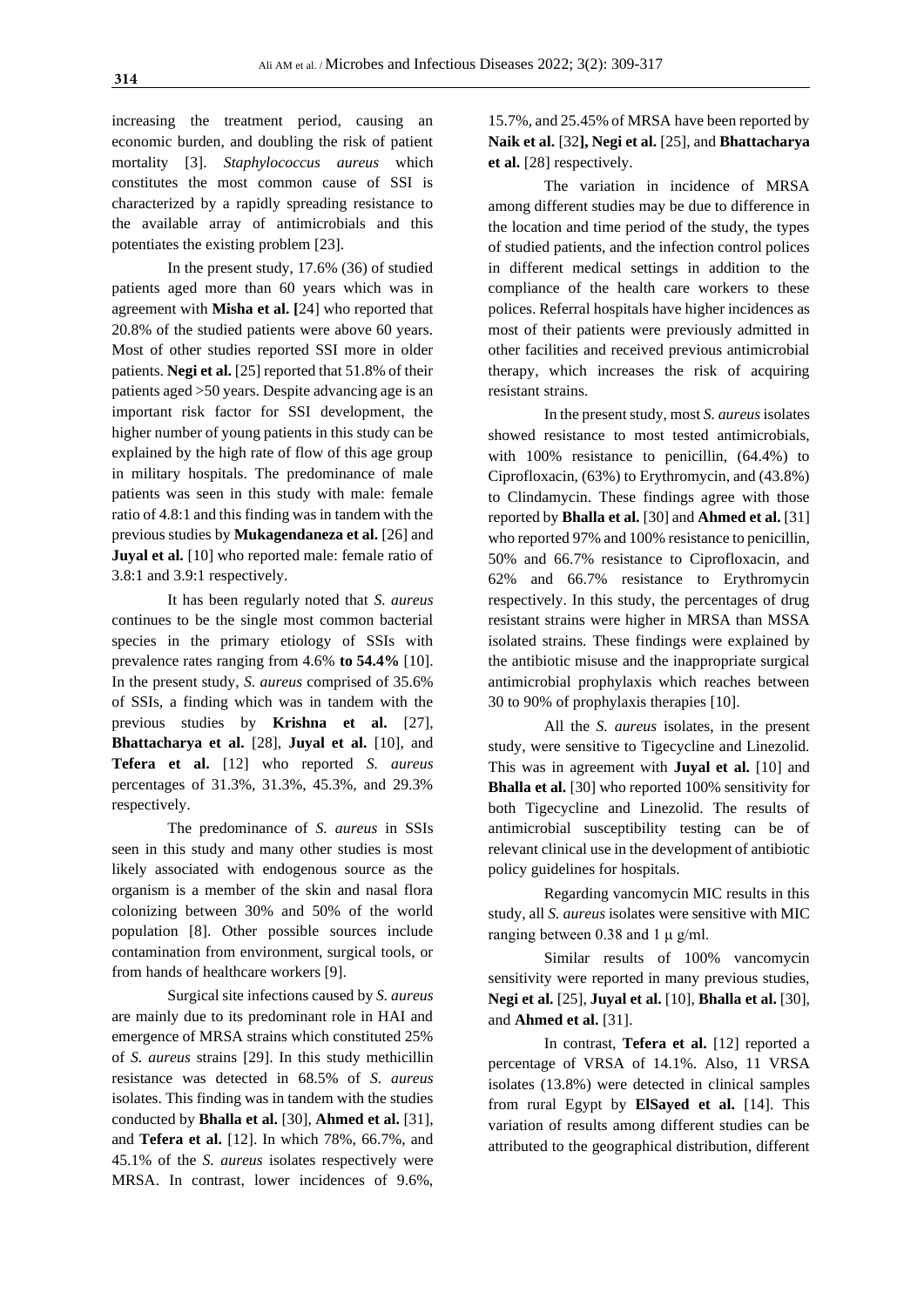study populations and time periods. These findings necessitate an active surveillance program in Egypt.

#### **Conclusion**

*Staphylococcus aureus* is the most common pathogen for SSI (35.6%). The proportion of MRSA was very high in the present study (68.5%) and no VRSA strains were detected. Resistance to the more commonly used antibiotics increased.

Therefore, prompt prevention and control measures must be ensured for MRSA high risk population. Strict adherence to a firm antibiotic policy based on local data obtained by surveillance studies is needed. A national level multi-central study involving large numbers of samples and different geographic parts of country is recommended to provide more significant results and the actual situation of *S. aureus* susceptibility to vancomycin, in Egypt.

#### **Disclosure of potential conflicts of interest**

The authors report no conflicts of interest. All authors of this study have participated in the article preparation. All authors have approved the final article.

**Financial disclosures:** we declare no financial disclosures

#### **References**

- 1.**Hassan RSEE, Osman SOS, Aabdeen MAS, Mohamed WEA.** Incidence and root causes of surgical site infections after gastrointestinal surgery at a public teaching hospital in Sudan.J Patient Safety in Surgery2020; 14(1).
- 2.**Hassan R, El-Gilany AH, AbdElaal AM, El-Mashad N, Azim DA.** An overview of healthcare-associated infections in a tertiary care hospital in Egypt. Infection Prevention in Practice 2020; 2(3): 100059.
- 3.**Piednoir E, Robert-Yap J, Baillet P, Lermite E, Christou N.** The Socioeconomic Impact of Surgical Site Infections. Frontiers in Public Health 2021; 9: 712461.
- 4.**Monahan M, Jowett S, Pinkney T, Brocklehurst P, Morton DG, Abdali Z, et al.** Surgical site infection and costs in low- and middle-income countries: A systematic review

of the economic burden. PLOS ONE 2020; 15(6): e0232960.

- 5.**Kristo G, He K, Whang E, Stolarski A.** Preventing Surgical Site Infections: A Clinical Perspective. Journal of Surgery 2020; 6(4).
- 6.**Birhanu Y, Endalamaw A.** Surgical site infection and pathogens in Ethiopia: a systematic review and meta-analysis. Patient Safety in Surgery 2020; 14:7.
- 7. **Shakir A, Abate D, Tebeje F, Weledegebreal F.** Magnitude of Surgical Site Infections, Bacterial Etiologies, Associated Factors and Antimicrobial Susceptibility Patterns of Isolates Among Post-Operative Patients in Harari Region Public Hospitals, Harar, Eastern Ethiopia. Infection and Drug Resistance Journal 2021; 14: 4629-4639.
- 8.**González-García S, Hamdan-Partida A, Bustos-Hamdan A, Bustos-Martínez J.** Factors of Nasopharynx that Favor the Colonization and Persistence of Staphylococcus aureus. In: zhou x, zhang z. Pharynx - Diagnosis and Treatment. Intechopen, DIO: 10.5772/intechopen.95843.January 2021; 11. Available from: https://doi.org/10.5772/intechopen.95843. Accessed October 10, 2021.
- 9.**Pongbangli N, Oniem N, Chaiwarith R, Nantsupawat T, Phrommintikul A, Wongcharoen W.** Prevalence of Staphylococcus aureus nasal carriage and surgical site infection rate among patients undergoing elective cardiac surgery. International Journal of Infectious Diseases 2021; 106: 409-414.
- 10.**Juyal D, Pal S, Sayana A, Joshi A.** *Staphylococcus aureus*: A predominant cause of surgical site infections in a rural healthcare setup of Uttarakhand. Journal of Family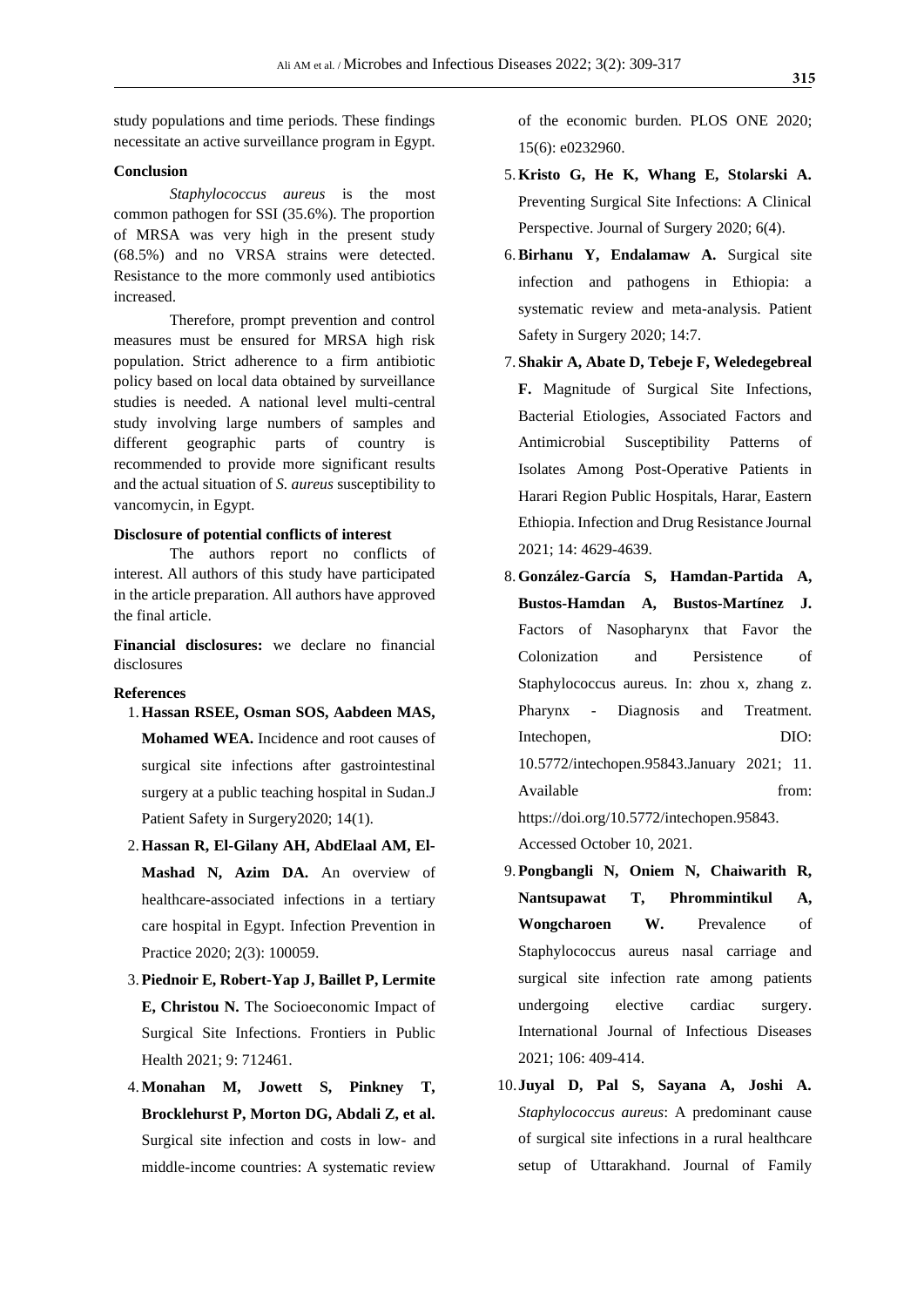Medicine and Primary Care 2019; 8(11): 3600- 3606.

- 11.**Supranoto YTN, Habibi A, Risqiyani SZ, Drajad RMD, Agustina D, Semita IN, et al.** A Case Report: Surgical Site Infection of Open Fracture Grade IIIC Caused by Methicillin-Resistant *Staphylococcus aureus* (MRSA). Journal of Asian Medical Students' Association 2021; 9(1): 55-69.
- 12.**Tefera S, Awoke T, Mekonnen D.** Methicillin and Vancomycin Resistant *Staphylococcus aureus* and Associated Factors from Surgical Ward Inpatients at DebreMarkos Referral Hospital, Northwest Ethiopia. Infection and Drug Resistance 2021; 14: 3053-3062.
- 13.**Shariati A, Dadashi M, Moghadam MT, van Belkum A, Yaslianifard S, Darban-Sarokhalil D.** Global prevalence and distribution of vancomycin resistant, vancomycin intermediate and heterogeneously vancomycin intermediate *Staphylococcus aureus* clinical isolates: a systematic review and meta-analysis. Scientific Reports 2020; 10(1): 12689
- 14.**ElSayed N, Ashour M, Amine A.** Vancomycin resistance among *Staphylococcus aureus* isolates in a rural setting, Egypt. Germs 2018; 8(3): 134-139.
- 15.**Centers for disease control and prevention.** Surgical Site Infection (SSI) Event. Procedureassociated Module SSI 2020; 9:8-9. Available at:https://www.cdc.gov/nhsn/pdfs/pscmanual/9 pscssicurrent.pdf.
- 16.**Swanson T, Angel D, Sussman G, Cooper R, Haesler E, Ousey K, et al.** IWII Wound infection in clinical practice: principles of best practice. 2016. Available at: [http://handle.net/1885/186638.](http://handle.net/1885/186638)
- 17.**Robinson GL, Harris AD, Morgan DJ, Pineles L, Belton BM, Johnson JK.** Survival

of Methicillin-Resistant *Staphylococcus aureus* and Vancomycin-Resistant *Enterococcus* spp. for an Extended Period of Transport. Journal of Clinical Microbiology 2012; 50(7): 2466-2468.

- 18.**Public Health England.** Investigation of swabs from skin and superficial soft tissue infections. UK Standards for Microbiology Investigations B 11, 2018; 6.5.
- 19.**Becker K, Skov RL, Eiff CV.** Staphylococcus, Micrococcus, and Other Catalase- Positive Cocci In: Jorgensen JH, Pfaller MA, Carroll KC, Funke G, Landry ML, Richter SS, et al. eds. Manual of Clinical Microbiology. ASM Press. 12th ed chapter 21; 2019:354-382.
- 20.**Hudzicki J.** Kirby-Bauer disk diffusion susceptibility test protocol. 2009. Available at: [http://www.asmscience.org/content/education/](http://www.asmscience.org/content/education/protocol/protocol.3189) [protocol/protocol.3189.](http://www.asmscience.org/content/education/protocol/protocol.3189)
- 21.**Clinical and Laboratory Standards Institute.** Performance Standards for Antimicrobial Susceptibility Testing.29th ed. CLSI supplement M100S. Wayne, PA: CLSI; 2019.
- 22.**Kaur K, Oberoi L, Devi P.** Bacteriological profile of surgical site infections. IAIM 2017; 4(12): 77-83.
- 23.**Metwally W, Aamir R.** Prevalence and antimicrobial resistance patterns of nosocomial pathogens causing Surgical Site Infections in an Egyptian University hospital. Microbes and Infectious Dis 2020; 1(3): 226-237.
- 24.**Misha G, Chelkeba L, amp; Melaku T.** Bacterial profile and antimicrobial susceptibility patterns of isolates among patients diagnosed with surgical site infection at a tertiary teaching hospital in Ethiopia: a prospective cohort study. Annals of Clinical Microbiology and Antimicrobials 2021; 20(1): 33.
- 25.**Negi V, Pal S, Juyal D, Sharma MK, Sharma, N.** Bacteriological profile of surgical site